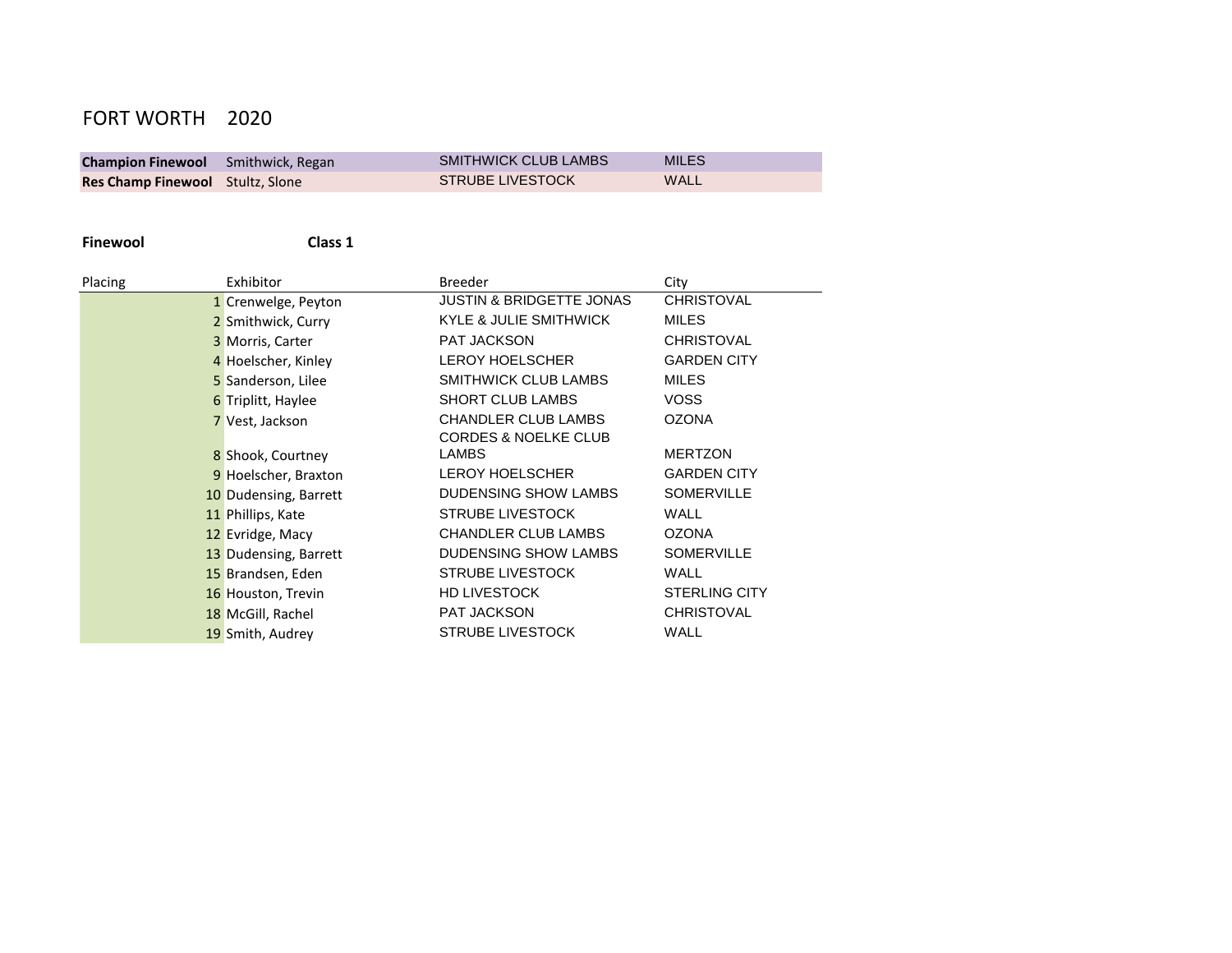**Finewool Class 2**

| Placing | Exhibitor           | <b>Breeder</b>                      | City                 |
|---------|---------------------|-------------------------------------|----------------------|
|         | 1 Stultz, Slone     | STRUBE LIVESTOCK                    | WALL                 |
|         | 2 Neal, Calvin      | <b>JUSTIN &amp; BRIDGETTE JONAS</b> | <b>CHRISTOVAL</b>    |
|         | 3 dunham, rodalyn   | <b>SCOT/RICHARD LONG</b>            | <b>STERLING CITY</b> |
|         | 4 Brooks, Avery     | STULTZ SHEEP CO                     | <b>MENARD</b>        |
|         | 5 Cain, Kyndle      | <b>PAT JACKSON</b>                  | <b>CHRISTOVAL</b>    |
|         | 7 Quigg, Titan      | <b>SCOT/RICHARD LONG</b>            | <b>STERLING CITY</b> |
|         | 10 Phillips, Kole   | LITTLE LAMBS                        | <b>BALLINGER</b>     |
|         | 11 DAVIS, JHETT     | <b>JUSTIN &amp; BRIDGETTE JONAS</b> | <b>CHRISTOVAL</b>    |
|         | 12 Evridge, Macy    | STULTZ SHEEP CO                     | <b>MENARD</b>        |
|         | 13 Donaho, Gus      | <b>STRUBE LIVESTOCK</b>             | <b>WALL</b>          |
|         | 14 Knight, Kason    | ECKERT CLUB LAMBS                   | <b>MASON</b>         |
|         | 16 Lee, Romney      | <b>JUSTIN &amp; BRIDGETTE JONAS</b> | <b>CHRISTOVAL</b>    |
|         | 17 Brown, Victoria  | <b>STRUBE LIVESTOCK</b>             | WALL                 |
|         | 18 Angeley, Braxton | <b>LEROY HOELSCHER</b>              | <b>GARDEN CITY</b>   |
|         | 20 Pence, Sadie     | <b>HORWOOD SHOW LAMBS</b>           | <b>STERLING CITY</b> |

**Finewool Class 3**

| Placing | Exhibitor                                            | <b>Breeder</b>                      | City                 |
|---------|------------------------------------------------------|-------------------------------------|----------------------|
|         | 1 Smithwick, Regan                                   | SMITHWICK CLUB LAMBS                | <b>MILES</b>         |
|         | 2 Dickison, Rett                                     | <b>JUSTIN &amp; BRIDGETTE JONAS</b> | <b>CHRISTOVAL</b>    |
|         | 3 Stultz, Slone                                      | STULTZ SHEEP CO                     | MENARD               |
|         | 4 Crenwelge, Peyton                                  | <b>STRUBE LIVESTOCK</b>             | WALL                 |
|         | 5 Etheredge, Davis                                   | <b>JUSTIN &amp; BRIDGETTE JONAS</b> | <b>CHRISTOVAL</b>    |
|         | 6 Hoelscher, Kinley/Hoelscher, Braxi LEROY HOELSCHER |                                     | <b>GARDEN CITY</b>   |
|         | 7 McPhaul, Raider                                    | LONG CLUB LAMBS                     | <b>STERLING CITY</b> |
|         | 8 Gregory, Kylee                                     | L2 LIVESTOCK                        | FT. WORTH            |
|         | 9 Hoelscher, Braxton                                 | <b>LEROY HOELSCHER</b>              | <b>GARDEN CITY</b>   |
|         | 10 Jones, Case                                       | PAT JACKSON                         | <b>CHRISTOVAL</b>    |
|         | 11 Morris, Macy                                      | <b>PAT JACKSON</b>                  | <b>CHRISTOVAL</b>    |
|         | 13 Clark, Conner                                     | <b>MARK TILLMAN</b>                 | <b>JUNCTION</b>      |
|         | 15 Byrom, Jamie                                      | <b>MARK TILLMAN</b>                 | <b>JUNCTION</b>      |
|         | 16 Goins, Callie                                     | <b>STRUBE LIVESTOCK</b>             | WALL                 |
|         | 17 Brown, Emma                                       | <b>PAT JACKSON</b>                  | <b>CHRISTOVAL</b>    |
|         | 18 Clark, Paisley                                    | <b>MARK TILLMAN</b>                 | <b>JUNCTION</b>      |
|         | 19 Farmer, Rylee                                     | <b>STRUBE LIVESTOCK</b>             | WALL                 |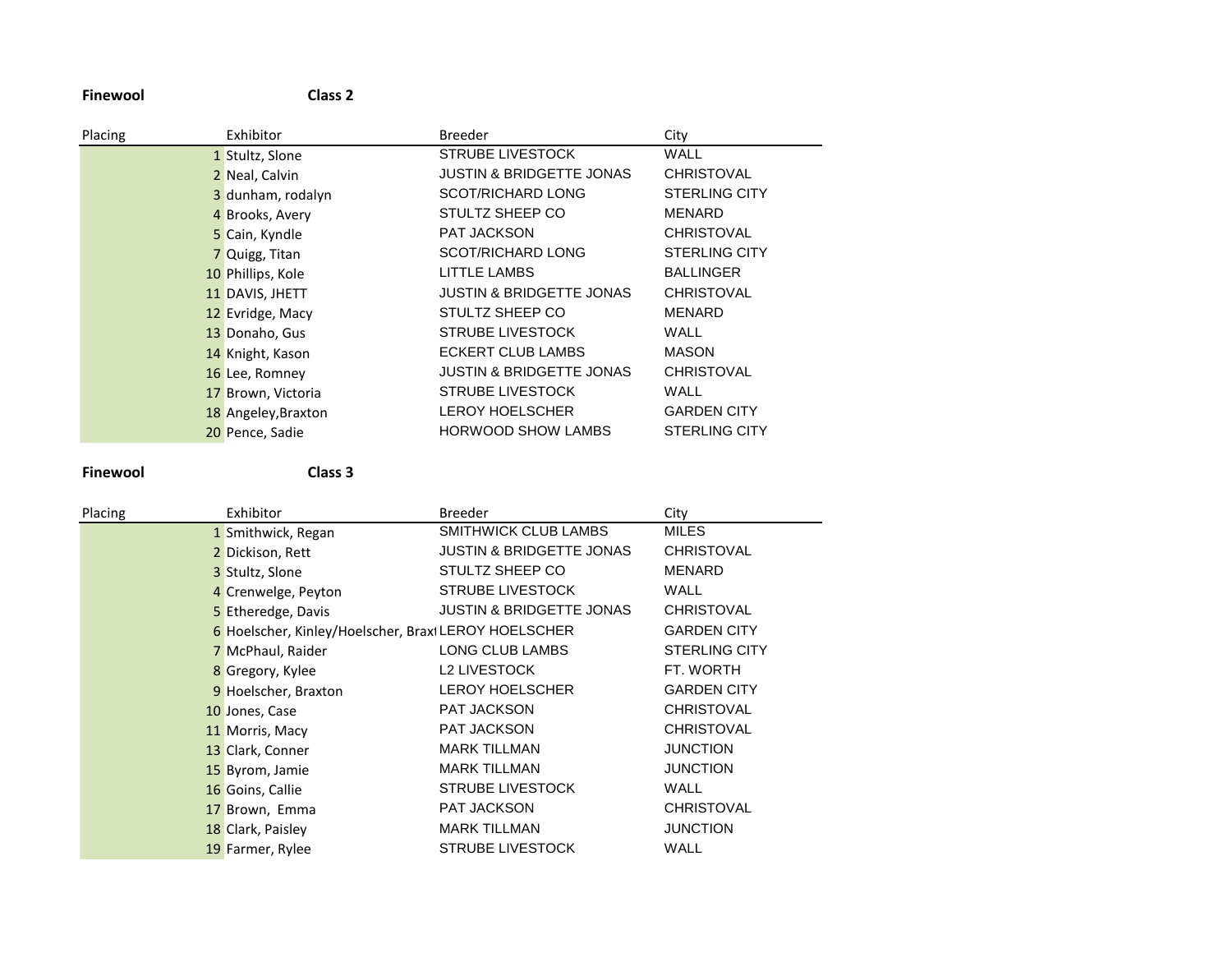Res Ch Finewool Cross Newsom, Cydney SANDERS SHOW LAMBS HARPER

### **Finewool Cross Class 6**

| Placing | Exhibitor           | <b>Breeder</b>              | City                 |
|---------|---------------------|-----------------------------|----------------------|
|         | 1 Sanderson, Emilee | SMITHWICK CLUB LAMBS        | <b>MILES</b>         |
|         | 2 Newsom, Cydney    | SANDERS SHOW LAMBS          | <b>HARPER</b>        |
|         | 5 Lindholm, Cody    | <b>STRUBE LIVESTOCK</b>     | <b>WALL</b>          |
|         | 6 Evridge, Ben      | <b>CHANDLER CLUB LAMBS</b>  | <b>OZONA</b>         |
|         | 7 McGill, Rachel    | <b>PAT JACKSON</b>          | <b>CHRISTOVAL</b>    |
|         | 9 Jones, Brooke     | <b>SKELTON CLUB LAMBS</b>   | <b>BALLINGER</b>     |
|         | 10 Phillips, Kate   | LONG CLUB LAMBS             | <b>STERLING CITY</b> |
|         | 11 Patton, Neely    | <b>SMITHWICK CLUB LAMBS</b> | <b>MILES</b>         |
|         | 16 Jones, Logan     | <b>SKELTON CLUB LAMBS</b>   | <b>BALLINGER</b>     |

### **Finewool Cross Class 7**

| Placing | Exhibitor                 | <b>Breeder</b>                                              | City              |
|---------|---------------------------|-------------------------------------------------------------|-------------------|
|         | 1 Newsom, Cydney          | SANDERS SHOW LAMBS                                          | <b>HARPER</b>     |
|         | 2 Schroeder, Hayden       | <b>SMITHWICK CLUB LAMBS</b>                                 | <b>MILES</b>      |
|         | 3 Crenwelge, Peyton       | <b>STRUBE LIVESTOCK</b>                                     | WALL              |
|         | 4 Etheredge, Davis        | NEWSOM LIVESTOCK, LLC                                       | <b>OLTON</b>      |
|         | 5 Blanek, Emersyn         | <b>JUSTIN &amp; BRIDGETTE JONAS</b>                         | <b>CHRISTOVAL</b> |
|         | 6 Dickison, Rett          | SMITHWICK CLUB LAMBS                                        | <b>MILES</b>      |
|         | 7 Blanek, Steeley         | <b>JUSTIN &amp; BRIDGETTE JONAS</b>                         | <b>CHRISTOVAL</b> |
|         | 8 Etheredge, Davis        | NEWSOM LIVESTOCK, LLC                                       | <b>OLTON</b>      |
|         | 9 Barrett, Rylee          | <b>PAT JACKSON</b>                                          | <b>CHRISTOVAL</b> |
|         | 11 Howell, Madilyn        | <b>JUSTIN &amp; BRIDGETTE JONAS</b><br>JACOBY BROTHERS CLUB | <b>CHRISTOVAL</b> |
|         | 13 Lee, Romney            | <b>LAMBS</b>                                                | <b>MELVIN</b>     |
|         | 14 Lemons, Copelan        | <b>CHANDLER CLUB LAMBS</b>                                  | <b>OZONA</b>      |
|         | 16 Jones, Case            | PAT JACKSON                                                 | <b>CHRISTOVAL</b> |
|         | 17 Donaho, Garrett        | <b>STRUBE LIVESTOCK</b>                                     | WALL              |
|         | 18 McDonald-Boyer, Kilian | <b>PAT JACKSON</b>                                          | <b>CHRISTOVAL</b> |
|         | 20 McDonald-Boyer, Kilian | <b>PAT JACKSON</b>                                          | <b>CHRISTOVAL</b> |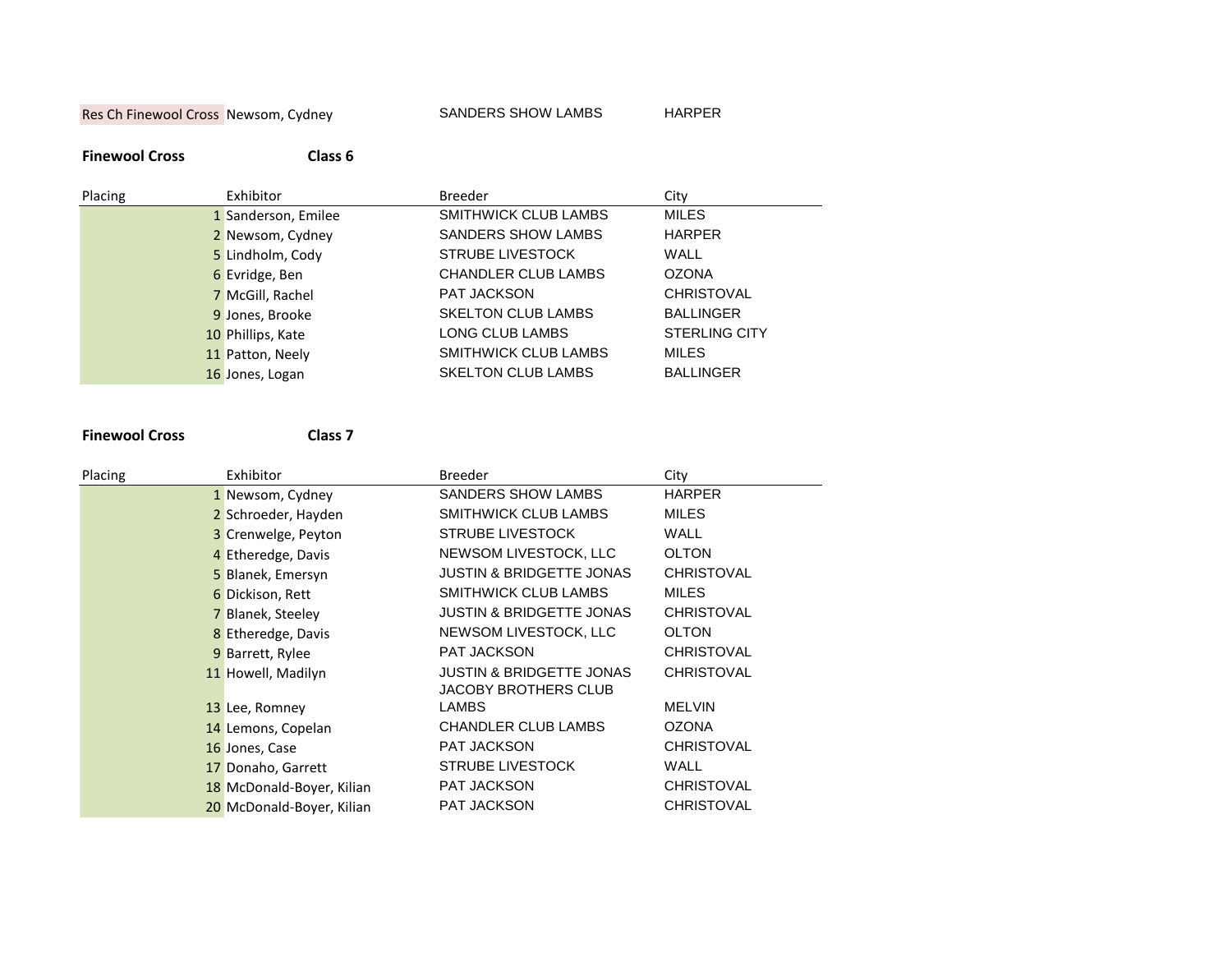# **Finewool Cross Class 8**

| Placing                          | Exhibitor            | <b>Breeder</b>                      | City                  |
|----------------------------------|----------------------|-------------------------------------|-----------------------|
|                                  | 2 Dunlap, Brayden    | SMITHWICK CLUB LAMBS                | <b>MILES</b>          |
|                                  | 3 Crenwelge, Peyton  | <b>JUSTIN &amp; BRIDGETTE JONAS</b> | <b>CHRISTOVAL</b>     |
|                                  | 4 dunham, reece      | LONG CLUB LAMBS                     | <b>STERLING CITY</b>  |
|                                  | 5 Levien, Cole       | PAT JACKSON                         | <b>CHRISTOVAL</b>     |
|                                  | 6 Vaughn, Dericka    | LONG CLUB LAMBS                     | <b>STERLING CITY</b>  |
|                                  | 7 McPhaul, Raider    | LONG CLUB LAMBS                     | <b>STERLING CITY</b>  |
|                                  | 8 Sanderson, Emilee  | SMITHWICK CLUB LAMBS                | <b>MILES</b>          |
|                                  | 9 Lott, Dawson       | <b>JUSTIN &amp; BRIDGETTE JONAS</b> | <b>CHRISTOVAL</b>     |
|                                  | 11 Brown, Emma       | PAT JACKSON                         | <b>CHRISTOVAL</b>     |
|                                  | 12 Grabfelder, Katy  | <b>PAT JACKSON</b>                  | <b>CHRISTOVAL</b>     |
|                                  |                      | RACHEL BRADFORD CLUB                |                       |
|                                  | 13 Tovar, Dayzee     | LAMBS                               | <b>TEMPLE</b>         |
|                                  | 14 Schlueter, Tucker | <b>RAINEY CLUB LAMBS</b>            | <b>ANDREWS</b>        |
|                                  | 15 Pence, Sadie      | PAT JACKSON                         | <b>CHRISTOVAL</b>     |
|                                  | 16 Chapman, Cooper   | PAT JACKSON                         | <b>CHRISTOVAL</b>     |
|                                  |                      |                                     |                       |
|                                  |                      |                                     |                       |
| Champion Southdown Harbour, Trey |                      | <b>HARBOUR LIVESTOCK</b>            | <b>GATESVILLE</b>     |
| Res Ch Southdown                 | Krippendorf, Landon  | <b>FRITZ SOUTHDOWNS</b>             | <b>FREDERICKSBURG</b> |
|                                  |                      |                                     |                       |
| Southdown                        | Class 11             |                                     |                       |

| Placing | Exhibitor           | <b>Breeder</b>              | City                  |
|---------|---------------------|-----------------------------|-----------------------|
|         | 1 Edwards, Kooper   | SMITHWICK CLUB LAMBS        | <b>MILES</b>          |
|         | 2 Newsom, Cydney    | SMITHWICK CLUB LAMBS        | <b>MILES</b>          |
|         | 3 Dunlap, Bailee    | <b>SMITHWICK CLUB LAMBS</b> | <b>MILES</b>          |
|         | 4 Ament, Hayden     | <b>HARBOUR LIVESTOCK</b>    | <b>GATESVILLE</b>     |
|         | 6 Gregory, Kylee    | <b>FRITZ SOUTHDOWNS</b>     | <b>FREDERICKSBURG</b> |
|         | 7 Nowlin, Ammarai   | SMITHWICK CLUB LAMBS        | <b>MILES</b>          |
|         | 8 Whitt, Madison    | <b>HARBOUR LIVESTOCK</b>    | <b>GATESVILLE</b>     |
|         | 13 Alexander, Reese | SMITHWICK CLUB LAMBS        | <b>MILES</b>          |
|         | 14 Clark, Paisley   | <b>MARSHALL EATON</b>       | <b>OVALO</b>          |
|         | 20 Oosse, Avery     | <b>JENNINGS SHOW LAMBS</b>  | <b>FREDONIA</b>       |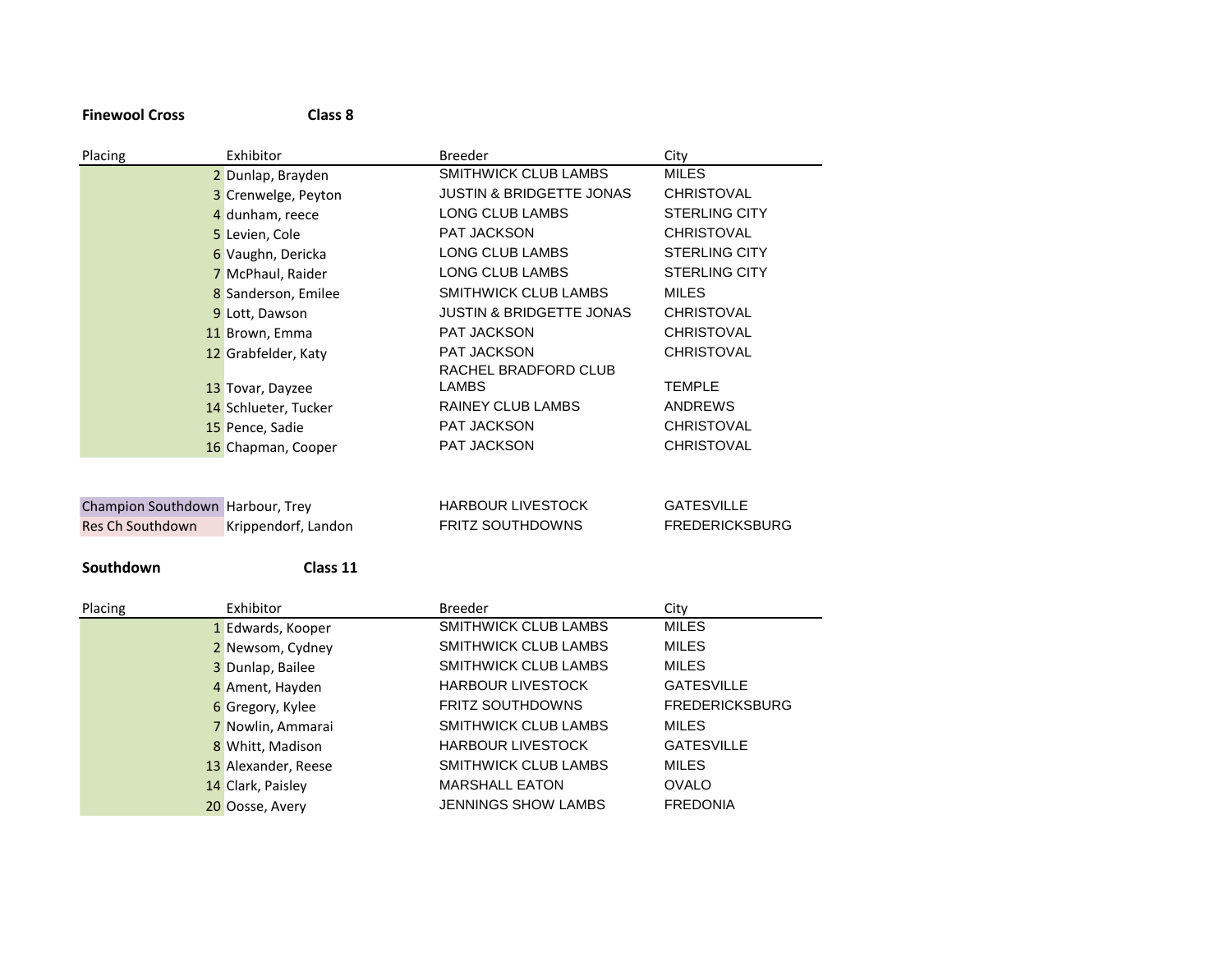| Placing | Exhibitor           | <b>Breeder</b>              | City                  |
|---------|---------------------|-----------------------------|-----------------------|
|         | 1 Harbour, Trey     | <b>HARBOUR LIVESTOCK</b>    | <b>GATESVILLE</b>     |
|         | 2 Flanagan, Avery   | <b>FLANAGAN SOUTHDOWNS</b>  | <b>BALLINGER</b>      |
|         | 3 Phillips, Graci   | <b>WEST SOUTHDOWNS</b>      | <b>BRYAN</b>          |
|         | 4 ZIMMERMAN, JAXSON | <b>FRITZ SOUTHDOWNS</b>     | <b>FREDERICKSBURG</b> |
|         | 5 Smithwick, Regan  | <b>SMITHWICK CLUB LAMBS</b> | <b>MILES</b>          |
|         | 7 Neal, Calvin      | ASHLEY CLUB LAMBS           | <b>MEDINA</b>         |
|         | 8 Roeder, Brylie    | DARTEZ SOUTHDOWNS           | <b>HARPER</b>         |
|         | 9 Gregory, Hunter   | <b>FRITZ SOUTHDOWNS</b>     | <b>FREDERICKSBURG</b> |
|         | 10 Ament, Hayden    | <b>HARBOUR LIVESTOCK</b>    | <b>GATESVILLE</b>     |
|         | 11 Bone, Lainey     | <b>FRITZ SOUTHDOWNS</b>     | <b>FREDERICKSBURG</b> |
|         | 14 Garner, Corbin   | <b>FRITZ SOUTHDOWNS</b>     | <b>FREDERICKSBURG</b> |

**Southdown Class 13**

**Southdown Class 12**

| Placing | Exhibitor             | <b>Breeder</b>             | City                  |
|---------|-----------------------|----------------------------|-----------------------|
|         | 1 Krippendorf, Landon | FRITZ SOUTHDOWNS           | <b>FREDERICKSBURG</b> |
|         | 2 Phillips, Graci     | <b>WEST SOUTHDOWNS</b>     | <b>BRYAN</b>          |
|         | 3 ZIMMERMAN, JAXSON   | <b>FRITZ SOUTHDOWNS</b>    | <b>FREDERICKSBURG</b> |
|         | 4 Phillips, Graci     | <b>WEST SOUTHDOWNS</b>     | <b>BRYAN</b>          |
|         | 5 Flanagan, Avery     | <b>FLANAGAN SOUTHDOWNS</b> | <b>BALLINGER</b>      |
|         | 6 Bone, Kendall       | <b>FRITZ SOUTHDOWNS</b>    | <b>FREDERICKSBURG</b> |
|         | 7 ZIMMERMAN, RAMZEY   | <b>FRITZ SOUTHDOWNS</b>    | <b>FREDERICKSBURG</b> |
|         | 8 Lee, Grady          | <b>FLANAGAN SOUTHDOWNS</b> | <b>BALLINGER</b>      |
|         | 9 Roeder, Brodie      | <b>FRITZ SOUTHDOWNS</b>    | <b>FREDERICKSBURG</b> |
|         | 10 Allensworth, Ava   | <b>WEST SOUTHDOWNS</b>     | <b>BRYAN</b>          |
|         | 11 Flanagan, Ben      | <b>FLANAGAN SOUTHDOWNS</b> | <b>BALLINGER</b>      |
|         | 16 Howell, Madilyn    | <b>JENNINGS SHOW LAMBS</b> | <b>FREDONIA</b>       |
|         | 18 Howe, Morgan       | <b>JENNINGS SHOW LAMBS</b> | <b>FREDONIA</b>       |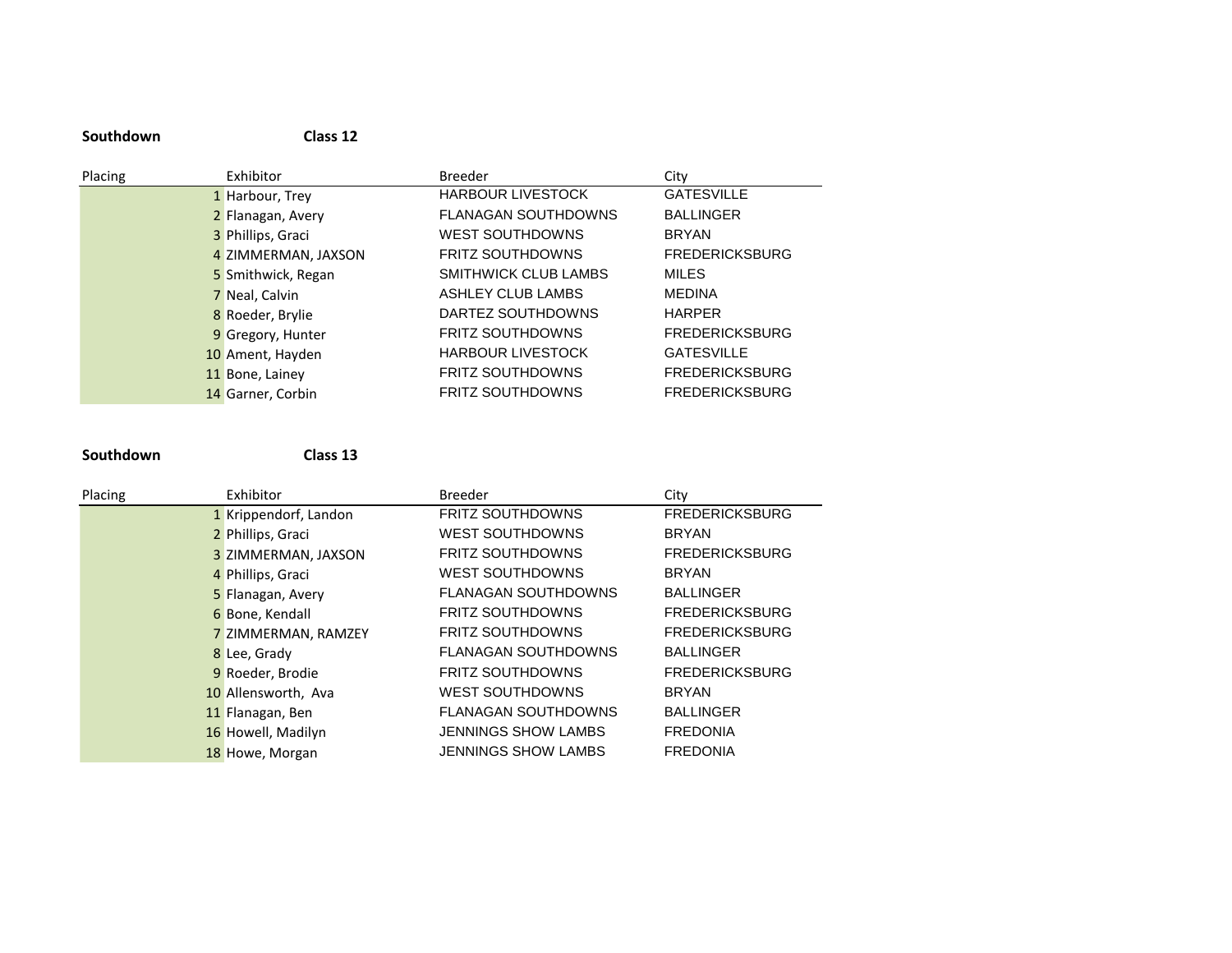# Res Champion Doper Roeder, Brodie ROEDER RANCH FREDERICKSBURG

# **Dorper Class 16**

| Placing | Exhibitor              | <b>Breeder</b>           | City                  |
|---------|------------------------|--------------------------|-----------------------|
|         | 1 McLaughlin, McKenna  | <b>KELLY HAIR SHEEP</b>  | <b>LIPAN</b>          |
|         | 2 Cowan, Tab           | <b>JADE LIVESTOCK</b>    | <b>MASON</b>          |
|         | 3 Alvarado, Thiele     | DRENNAN & GALLAGHER      | <b>MASON</b>          |
|         | 6 Templeton, TJ        | <b>MOORE LIVESTOCK</b>   | <b>SONORA</b>         |
|         | 9 Jones, Brooke        | <b>ROEDER RANCH</b>      | <b>FREDERICKSBURG</b> |
|         | 12 Foote, Pate         | <b>FOOTE FAMILY FARM</b> | <b>JONESBORO</b>      |
|         | 13 Middleton, Jayden   | <b>KELLY HAIR SHEEP</b>  | LIPAN                 |
|         | 14 Middleton, Jesse    | <b>KELLY HAIR SHEEP</b>  | LIPAN                 |
|         | 16 Nail, Zia           | <b>HOLMAN DORPERS</b>    | <b>SONORA</b>         |
|         | 17 Foote, Bracy        | <b>FOOTE FAMILY FARM</b> | <b>JONESBORO</b>      |
|         | 18 Middleton, Jonathan | <b>KELLY HAIR SHEEP</b>  | LIPAN                 |
|         | 20 Jackson, Grady      | <b>HOLMAN DORPERS</b>    | <b>SONORA</b>         |

**Dorper Class 17**

| Placing | Exhibitor           | <b>Breeder</b>           | City                  |
|---------|---------------------|--------------------------|-----------------------|
|         | 1 Roeder, Brodie    | <b>ROEDER RANCH</b>      | <b>FREDERICKSBURG</b> |
|         | 2 Moore, Grace      | <b>MOORE LIVESTOCK</b>   | <b>SONORA</b>         |
|         | 3 Schroeder, Hayden | <b>KELLY HAIR SHEEP</b>  | <b>LIPAN</b>          |
|         | 5 Lathem, Emma      | <b>JADE LIVESTOCK</b>    | MASON                 |
|         | 7 Bone, Lainey      | FEED MY SHEEP RANCH CO   | <b>SONORA</b>         |
|         | 9 Walker, Averi     | N & K RANCH              | <b>ELDORADO</b>       |
|         | 11 MEEK, REAGAN     | <b>KELLY HAIR SHEEP</b>  | <b>LIPAN</b>          |
|         | 12 Foote, Truett    | <b>FOOTE FAMILY FARM</b> | <b>JONESBORO</b>      |
|         | 13 Sears, Katie     | FEED MY SHEEP RANCH CO   | <b>SONORA</b>         |
|         | 19 Hanley, Payton   | <b>KELLY HAIR SHEEP</b>  | <b>LIPAN</b>          |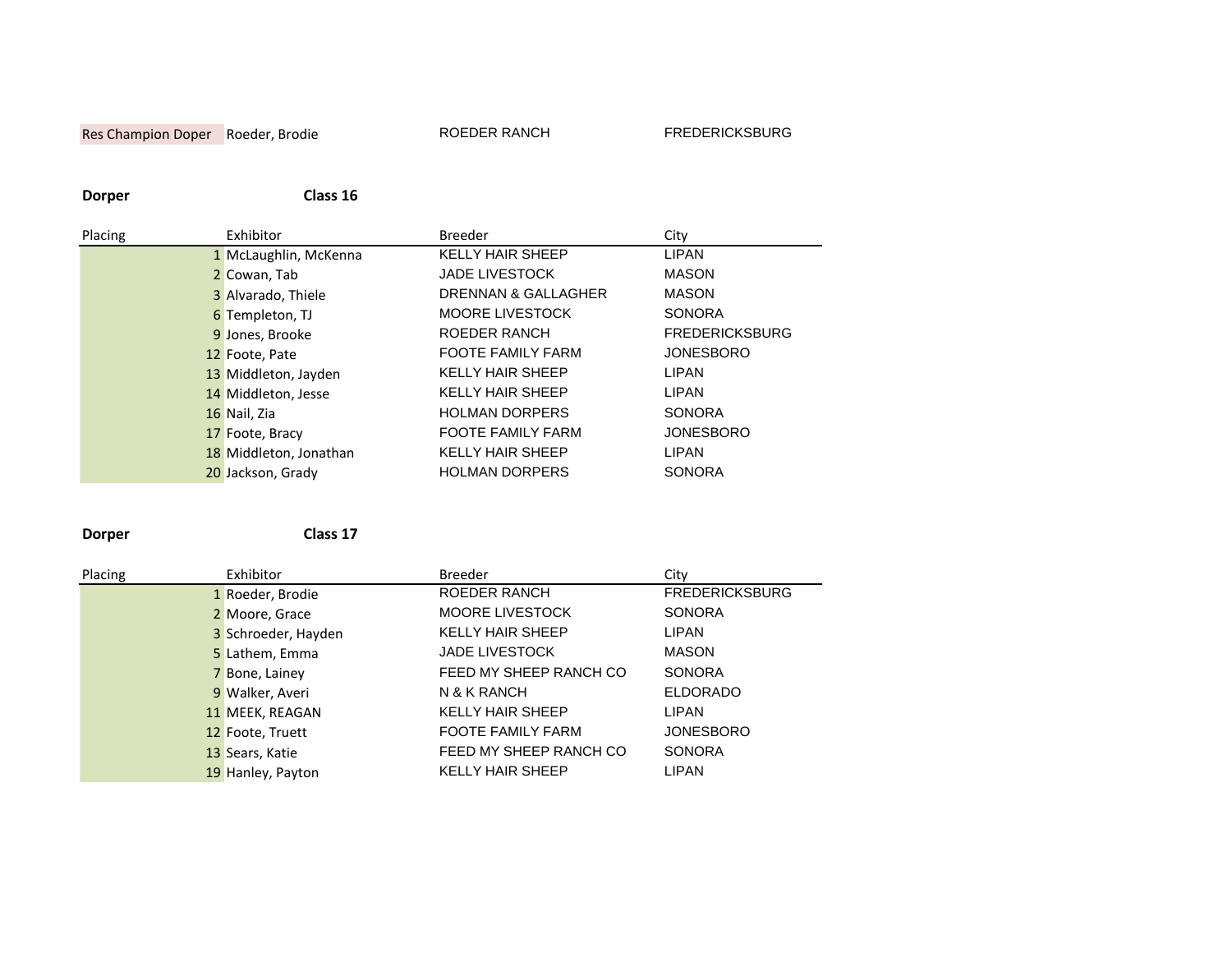| <b>Dorper</b>          | Class 18              |                           |                         |
|------------------------|-----------------------|---------------------------|-------------------------|
| Placing                | Exhibitor             | <b>Breeder</b>            | City                    |
|                        | 3 MARTIN, ASPEN       | <b>JADE LIVESTOCK</b>     | <b>MASON</b>            |
|                        | 4 DeArmond, Cassidi   | <b>KELLY HAIR SHEEP</b>   | LIPAN                   |
|                        | 5 Roeder, Brodie      | ROEDER RANCH              | <b>FREDERICKSBURG</b>   |
|                        | 6 CHRISTIE, TATUM     | <b>KELLY HAIR SHEEP</b>   | <b>LIPAN</b>            |
|                        | 7 McLaughlin, McKenna | <b>KELLY HAIR SHEEP</b>   | <b>I IPAN</b>           |
|                        | 8 CHRISTIE, TATUM     | <b>KELLY HAIR SHEEP</b>   | <b>LIPAN</b>            |
|                        | 9 MYERS, COLE         | <b>KELLY HAIR SHEEP</b>   | <b>LIPAN</b>            |
|                        | 10 Allison, Costin    | <b>JADE LIVESTOCK</b>     | <b>MASON</b>            |
|                        | 11 Sylvester, Evan    | <b>KELLY HAIR SHEEP</b>   | <b>LIPAN</b>            |
|                        | 12 Cowan, Tab         | ROEDER RANCH              | <b>FREDERICKSBURG</b>   |
|                        | 15 Alvarado, Thiele   | DRENNAN & GALLAGHER       | <b>MASON</b>            |
|                        | 16 Hanley, Payton     | <b>KELLY HAIR SHEEP</b>   | <b>I IPAN</b>           |
|                        | 17 Upham, Grace       | <b>UPHAM RANCH</b>        | <b>OZONA</b>            |
|                        | 19 Slayton, Tristen   | <b>MCKEE DORPER SHEEP</b> | <b>RICHLAND SPRINGS</b> |
|                        |                       |                           |                         |
|                        |                       |                           |                         |
| <b>Res Medium Wool</b> | MARTIN, ASPEN         | DIAMOND C CLUB LAMBS      | <b>ROPESVILLE</b>       |
| <b>Overall Reserve</b> | MARTIN, ASPEN         | DIAMOND C CLUB LAMBS      | <b>ROPESVILLE</b>       |

**Medium Wool Class 21**

| Placing | Exhibitor            | <b>Breeder</b>                    | City              |
|---------|----------------------|-----------------------------------|-------------------|
|         | 1 Perkins, Cade      | CHAD PERKINS SHOW STOCK           | <b>ZEPHYR</b>     |
|         | 3 Beaver, Riley      | NICHOLS CEN-TEX CLUB LAMBS ZEPHYR |                   |
|         | 8 Pardue, Colton     | PRUITT LIVESTOCK                  | <b>COOLIDGE</b>   |
|         | 9 Dudensing, Barrett | <b>GLASSCOCK CLUB LAMBS</b>       | <b>EARLY</b>      |
|         | 12 Wisdom, Case      | KOUNS LIVESTOCK                   | <b>SEYMOUR</b>    |
|         | 14 Hicks, McKenzie   | <b>NEFF LIVESTOCK</b>             | <b>SAN ANGELO</b> |
|         | 17 Lewis, Reid       | GAGE CLUB LAMBS                   | <b>CORSICANA</b>  |
|         | 18 Reed, Alex        | <b>KYLE STEWART</b>               | AMARILLO          |
|         | 20 Greiten, Riley    | <b>PRUITT LIVESTOCK</b>           | <b>COOLIDGE</b>   |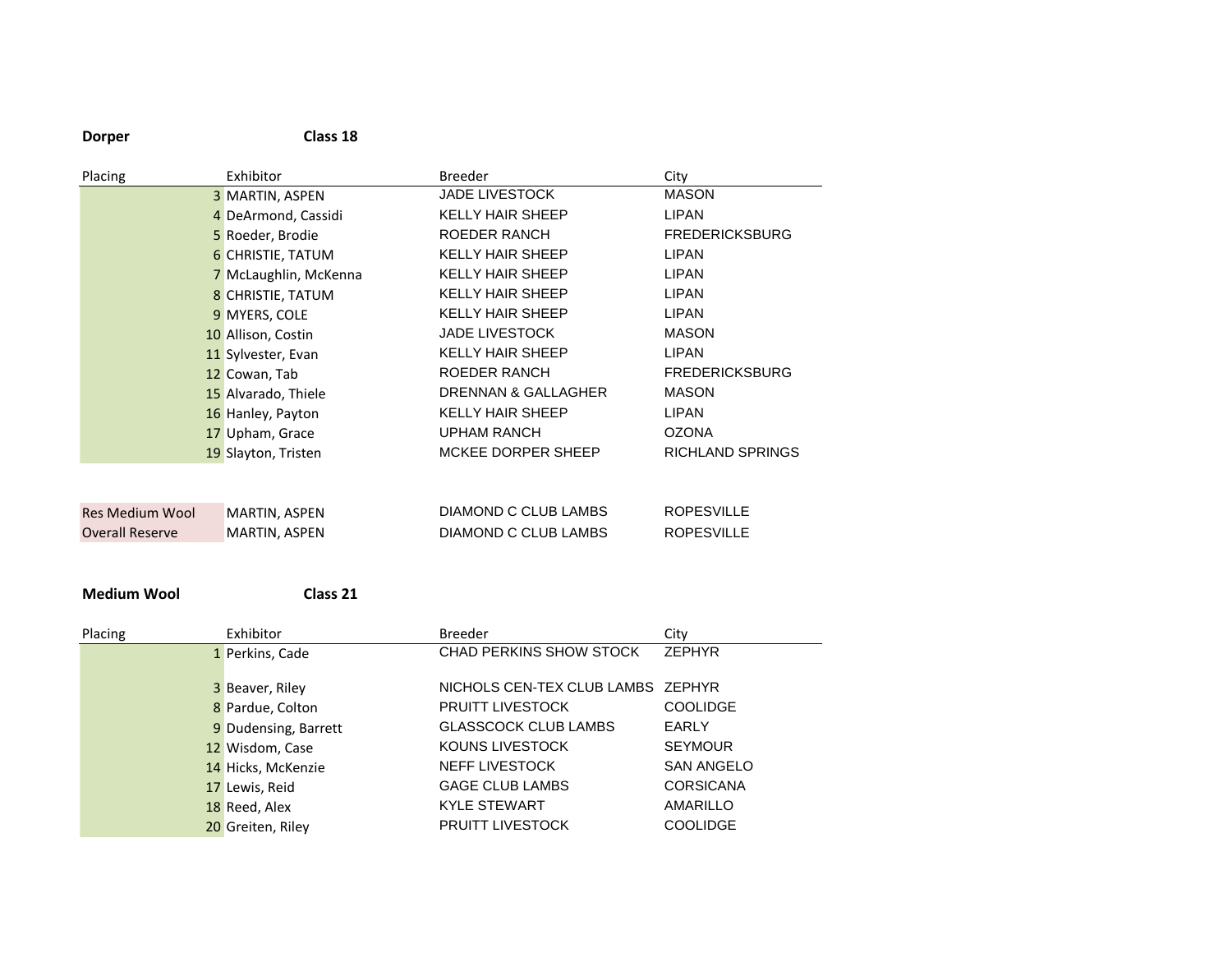| <b>Medium Wool</b> | Class 22            |                                   |                     |
|--------------------|---------------------|-----------------------------------|---------------------|
| Placing            | Exhibitor           | <b>Breeder</b>                    | City                |
|                    | 3 Hanslik, Cydnee   | <b>SILVERS LIVESTOCK</b>          | <b>JUNCTION</b>     |
|                    | 4 Butler, Slade     | CHAD PERKINS SHOW STOCK           | <b>ZEPHYR</b>       |
|                    | 5 Cline, Kirsten    | <b>BEST FAMILY SHOW LAMBS</b>     | DE LEON             |
|                    | 9 Warrick, Kenneth  | CHAD PERKINS SHOW STOCK           | <b>ZEPHYR</b>       |
|                    | 13 Beaver, Riley    | RAMSEY SHEEP CO.                  | <b>NAVASOTA</b>     |
| <b>Medium Wool</b> | Class 23            |                                   |                     |
| Placing            | Exhibitor           | <b>Breeder</b>                    | <b>Breeder City</b> |
|                    | 2 Crenwelge, Peyton | HILL COUNTRY SHOW LAMBS           | <b>BOERNE</b>       |
|                    |                     |                                   |                     |
| <b>Medium Wool</b> | Class 24            |                                   |                     |
| Placing            | Exhibitor           | <b>Breeder</b>                    | <b>Breeder City</b> |
|                    | 6 Barrett, Rylee    | <b>FARROW HAMPSHIRES</b>          | <b>MIDLAND</b>      |
|                    | 15 Halfmann, Reese  | <b>STRUBE LIVESTOCK</b>           | WALL                |
|                    | 17 Bruhn, Kolby     | <b>KITCHENS FARMS</b>             | <b>VERNON</b>       |
|                    |                     |                                   |                     |
| <b>Medium Wool</b> | Class 25            |                                   |                     |
| Placing            | Exhibitor           | <b>Breeder</b>                    | <b>Breeder City</b> |
|                    | 4 Stultz, Slone     | <b>STRUBE LIVESTOCK</b>           | <b>WALL</b>         |
|                    | 5 Bradford, Rachel  | <b>BRISTER CLUB LAMBS</b>         | <b>ANSON</b>        |
|                    | 6 Vaughn, Dericka   | RICHARDSON LIVESTOCK              | <b>OLDEN</b>        |
|                    | 11 Reding, Augie    | NICHOLS CEN-TEX CLUB LAMBS ZEPHYR |                     |
|                    | 12 Lemley, KatyLynn | <b>OLIVER CLUB LAMBS</b>          | <b>GUTHRIE</b>      |
|                    | 17 Bruhn, Kolby     | <b>KITCHENS FARMS</b>             | <b>VERNON</b>       |